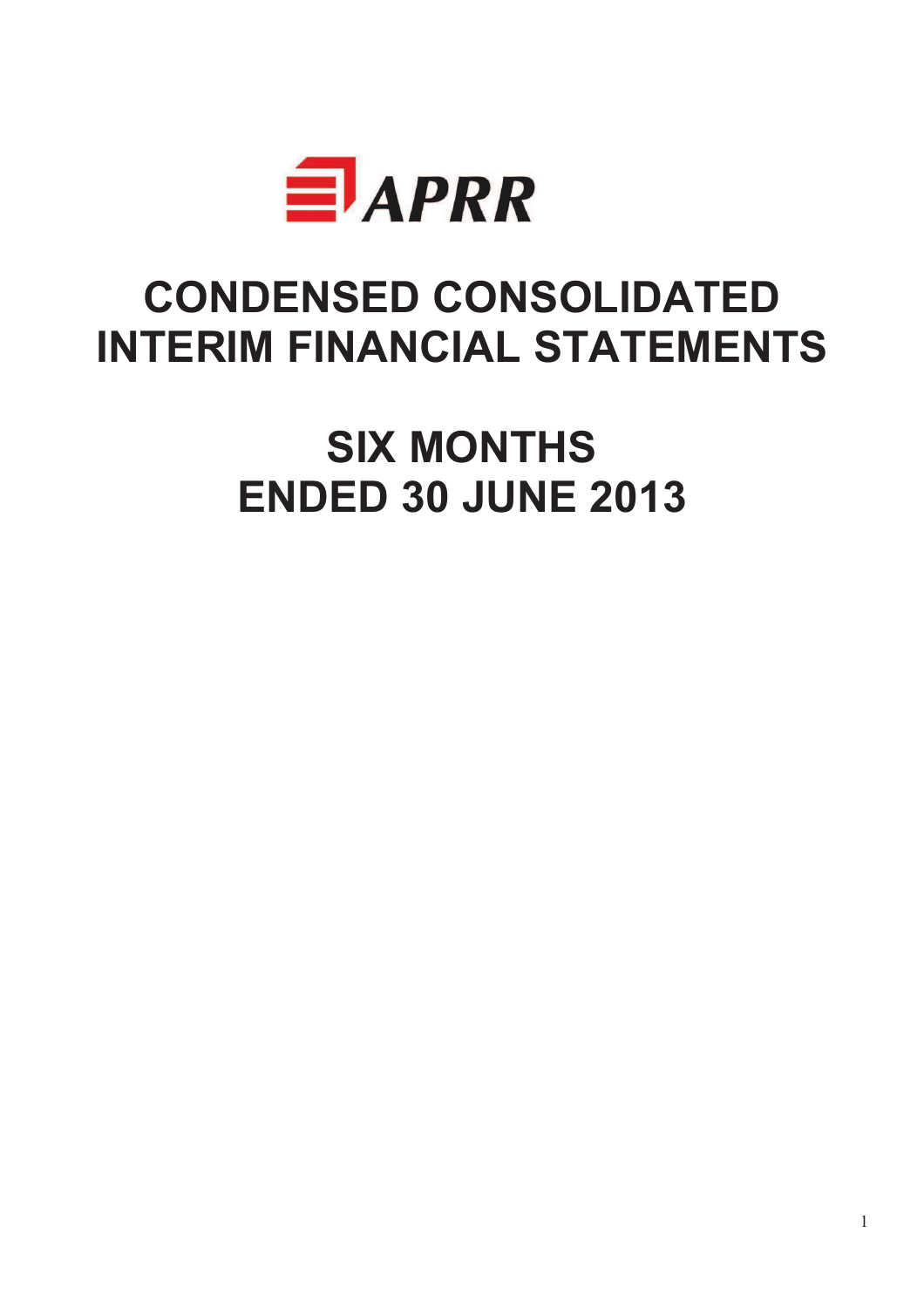# **CONTENTS**

### **FINANCIAL STATEMENTS**

- 1. Condensed consolidated statement of financial position
- 2. Condensed consolidated income statement and statement of comprehensive income
- 3. Condensed consolidated statement of changes in equity
- 4. Condensed consolidated statement of cash flows

### NOTES TO THE CONSOLIDATED FINANCIAL STATEMENTS

- I. Accounting policies
	- Note 1.1 Reporting entity
	- Note 1.2 Statement of compliance
	- Note 1.3 Accounting policies and methods applied in the condensed interim financial statements and applicable standards
	- Note 1.4 Consolidation scope
	- Note 1.5 Methods used in the preparation of the interim financial statements and the effect of seasonal fluctuations
- II. Notes to the financial statements
	- Note 2.1 Net non-current assets
	- Note 2.2 Information about financial assets and liabilities
	- Note 2.3 Change of accounting method summary of impacts following the application of IAS 19 (revised)
	- Note 2.4 Provisions
	- Note 2.5 Off-balance sheet commitments
	- Note 2.6 Related parties
	- Note 2.7 Significant events during the six-month period
	- Note 2.8 Events after the balance sheet date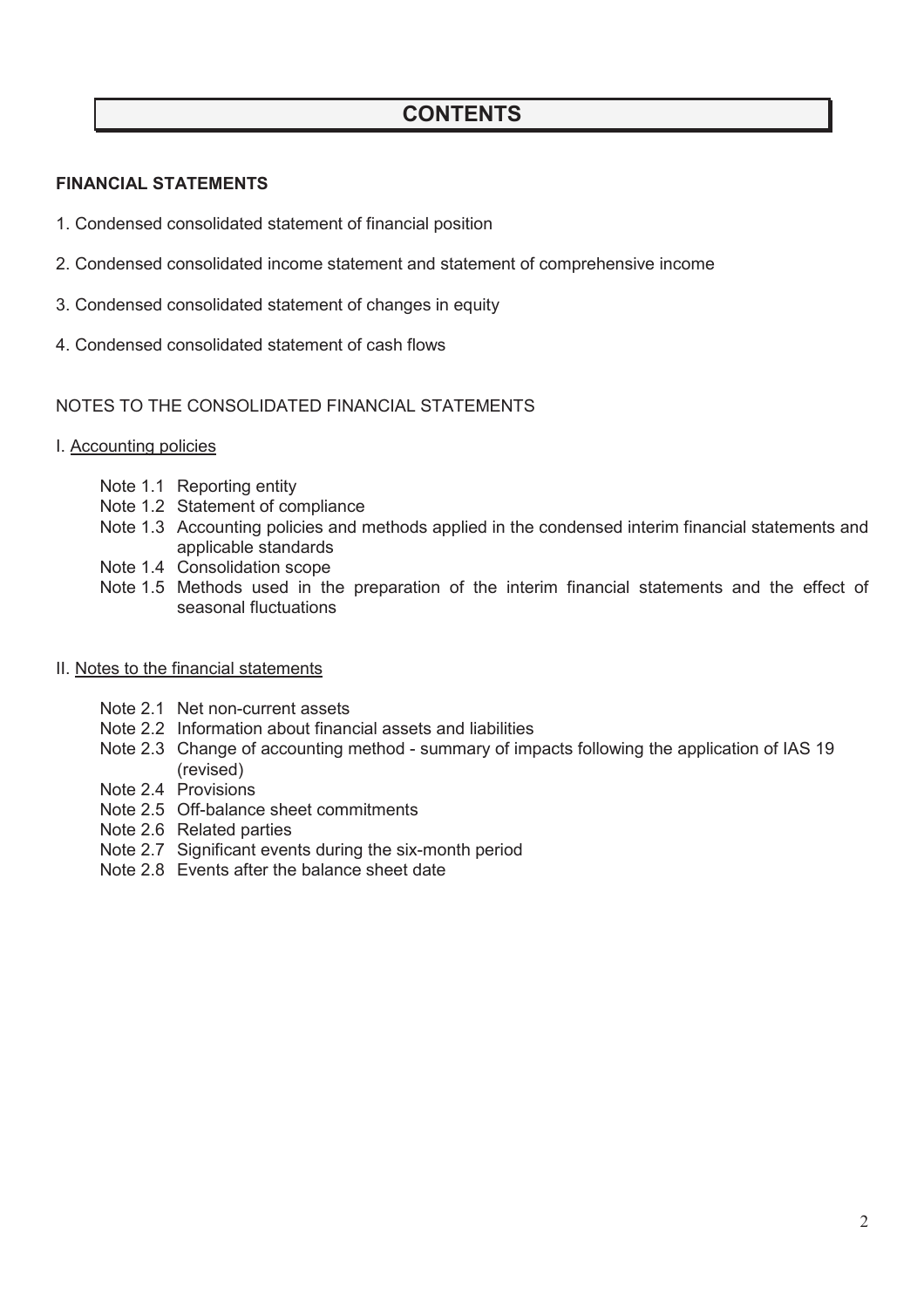# **1. Condensed consolidated statement of financial position**

|                                            | 30 June | 31 December |
|--------------------------------------------|---------|-------------|
| (€ million)                                | 2013    | 2012        |
| <b>Non-current assets</b>                  |         |             |
| Property, plant and equipment              | 156.0   | 167.1       |
| Intangible assets arising from concessions | 6,899.7 | 6,952.8     |
| Other intangible assets                    | 40.8    | 37.8        |
| Investments in associates                  | 7.3     | 3.7         |
| Other non-current financial assets         | 82.2    | 83.8        |
| Other non-current assets                   | 0.0     | 0.1         |
| Total non-current assets                   | 7,186.0 | 7,245.3     |
| <b>Current assets</b>                      |         |             |
| Inventories                                | 7.9     | 9.3         |
| Trade and other receivables                | 104.4   | 112.9       |
| Current tax assets                         | 0.0     | 0.0         |
| Other current assets                       | 159.3   | 168.4       |
| Cash and cash equivalents                  | 671.1   | 702.3       |
| Total current assets                       | 942.6   | 993.0       |
| <b>Total assets</b>                        | 8,128.5 | 8.238.2     |

|                                                   | 30 June | <b>31 December</b> |
|---------------------------------------------------|---------|--------------------|
| (€ million)                                       | 2013    | $2012$ (*)         |
| <b>Capital and reserves</b>                       |         |                    |
| Share capital                                     | 33.9    | 33.9               |
| Consolidated reserves                             | (323.5) | (543.4)            |
| Profit for the period                             | 214.7   | 391.8              |
| Share of equity attributable to the owners of the |         |                    |
| company                                           | (74.9)  | (117.7)            |
| Non-controlling interests                         | 0.1     | 0.1                |
| Total equity                                      | (74.8)  | (117.6)            |
| <b>Non-current liabilities</b>                    |         |                    |
| <b>Borrowings</b>                                 | 6,814.5 | 6,904.2            |
| Deferred tax liabilities                          | 61.4    | 60.0               |
| Provisions                                        | 255.1   | 254.6              |
| Other non-current liabilities                     | 54.1    | 54.3               |
| <b>Total non-current liabilities</b>              | 7,185.2 | 7,273.2            |
| <b>Current liabilities</b>                        |         |                    |
| Trade and other payables                          | 111.3   | 104.5              |
| <b>Borrowings</b>                                 | 254.9   | 337.0              |
| Non-current borrowings due within one year        | 368.8   | 352.1              |
| Current tax liability                             | 7.6     | 4.8                |
| Provisions                                        | 70.3    | 71.4               |
| Other current liabilities                         | 205.2   | 212.8              |
| <b>Current liabilities</b>                        | 1,018.2 | 1,082.7            |
| Total equity and liabilities                      | 8,128.5 | 8,238.2            |

(\*) Figures restated to reflect the change of accounting method described in Note 1.3, Accounting policies and methods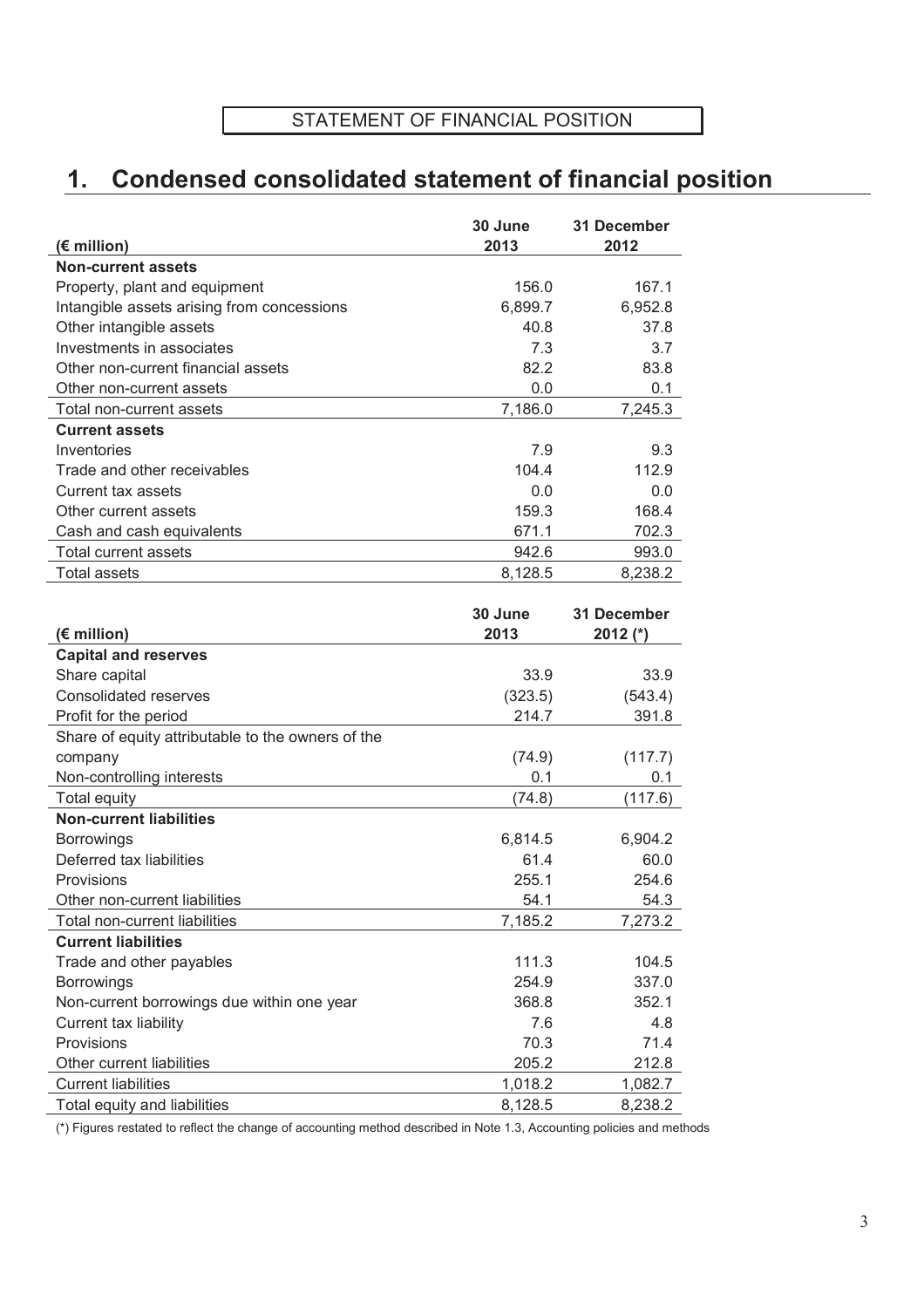### **2. Condensed consolidated income statement and statement of comprehensive income**

| Six months ended 30 June<br>(€ million)                                     | 2013    | 2012    |
|-----------------------------------------------------------------------------|---------|---------|
| Revenue                                                                     | 1,113.0 | 1,049.3 |
| Of which:                                                                   |         |         |
| - revenue from the operation of infrastructures                             | 1,001.4 | 983.1   |
| - revenue from the construction of infrastructures held under concessions   | 111.6   | 66.2    |
| Purchases and external charges                                              | (174.7) | (124.4) |
| Employee benefit expenses                                                   | (109.7) | (108.7) |
| Taxes (other than income tax)                                               | (125.4) | (123.8) |
| Depreciation and amortisation expenses                                      | (194.0) | (191.5) |
| Provisions                                                                  | (9.6)   | (5.8)   |
| Other operating income (expenses) from ordinary activities                  | 1.4     | 1.4     |
| Operating profit on ordinary activities                                     | 501.0   | 496.4   |
| Other income (expenses) from operations                                     | 0.0     | 0.0     |
| <b>Operating profit</b>                                                     | 501.0   | 496.4   |
| Income from cash and cash equivalents                                       | 7.9     | 8.8     |
| Finance costs                                                               | (174.6) | (199.3) |
| Net finance costs                                                           | (166.7) | (190.6) |
| Other financial income (expenses)                                           | 8.0     | (1.9)   |
| Share of profit of associates                                               | (2.3)   | (3.1)   |
| Income tax expense                                                          | (125.2) | (112.7) |
| Profit for the period from continuing operations                            | 214.8   | 188.2   |
| <b>Profit for the period</b>                                                | 214.8   | 188.2   |
| Attributable to:                                                            |         |         |
|                                                                             | 214.7   | 188.1   |
| - Owners of the company                                                     |         |         |
| - Non-controlling interests                                                 | 0.1     | 0.1     |
| Earnings per share attributable to the owners of the company                |         |         |
| - Basic earnings per share (euros)                                          | 1.90    | 1.66    |
| - Diluted earnings per share (euros)                                        | 1.90    | 1.66    |
| Six months ended 30 June                                                    | 2013    | 2012    |
| $(E$ million)                                                               |         |         |
| Profit for the period                                                       | 214.8   | 188.2   |
| Items that will not be reclassified to profit or loss                       |         |         |
| Actuarial gains and losses on staff benefits                                |         |         |
| Tax on items that will not be reclassified to profit or loss                |         |         |
| Share of gains and losses of associates that will not be reclassified to    |         |         |
| profit or loss                                                              |         |         |
| Items that will be reclassified to profit or loss                           |         |         |
| <b>Translation differences</b>                                              |         |         |
| Re-measurement of derivative hedging instruments                            | 14.1    | 1.2     |
| Tax on items that are or may be reclassified subsequently to profit or loss | (4.9)   | (0.5)   |
| Share of gains and losses of associates that are or may be reclassified     |         |         |
| subsequently to profit or loss                                              | 6.0     | (3.7)   |
| Total income and expense recognised directly to equity                      | 15.3    | (3.0)   |
| Comprehensive income for the year                                           | 230.1   | 185.2   |
| Attributable to:                                                            |         |         |
| - Owners of the company                                                     | 229.9   | 185.1   |
| - Non-controlling interests                                                 | 0.1     | 0.1     |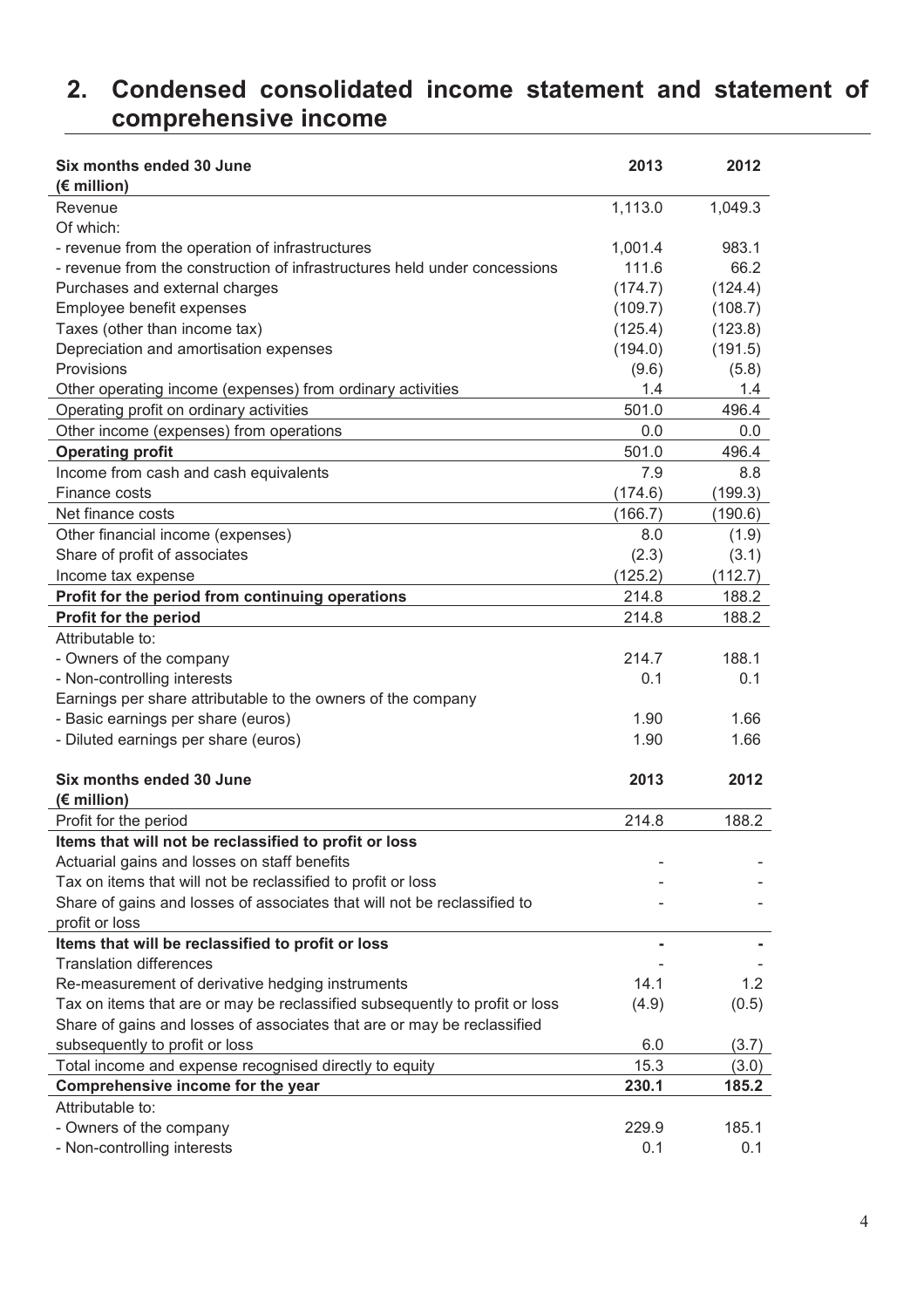# **3. Condensed consolidated statement of changes in equity**

| $(E$ million)          | <b>Share</b><br>capital  | <b>Share</b><br>premium  | <b>Reserves</b>          | <b>Financial</b><br><b>instruments</b> | <b>Other</b>                 | <b>Attributable</b><br>to owners | Non-<br>controlling      | <b>Total</b><br>equity |
|------------------------|--------------------------|--------------------------|--------------------------|----------------------------------------|------------------------------|----------------------------------|--------------------------|------------------------|
|                        |                          |                          |                          |                                        |                              | of the                           | <i>interests</i>         |                        |
|                        |                          |                          |                          |                                        |                              | company                          |                          |                        |
| At 1 January 2013 (*)  | 33.9                     | 0.3                      | (91.2)                   | (57.5)                                 | (3.1)                        | (117.7)                          | 0.1                      | (117.6)                |
| Share-based payments   | $\overline{\phantom{0}}$ | $\overline{\phantom{0}}$ | $\overline{\phantom{a}}$ |                                        | $\overline{\phantom{a}}$     |                                  | $\overline{\phantom{a}}$ |                        |
| Dividends paid         | $\overline{\phantom{0}}$ | $\overline{\phantom{a}}$ | (187.6)                  | $\overline{\phantom{0}}$               | $\overline{\phantom{a}}$     | (187.6)                          | (0.1)                    | (187.8)                |
| Profit for the period  |                          | $\overline{\phantom{0}}$ | 214.7                    |                                        |                              | 214.7                            | 0.1                      | 214.8                  |
| Income and expense     |                          |                          |                          |                                        |                              |                                  |                          |                        |
| recognised directly to |                          |                          |                          |                                        |                              |                                  |                          |                        |
| equity                 |                          |                          | $\overline{\phantom{a}}$ | 15.2                                   | $\qquad \qquad \blacksquare$ | 15.2                             | $\overline{\phantom{a}}$ | 15.2                   |
| Total recognised       |                          |                          |                          |                                        |                              |                                  |                          |                        |
| income and expenses    | ٠                        | ۰.                       | 214.7                    | 15.2                                   | $\overline{\phantom{0}}$     | 230.0                            | 0.1                      | 230.1                  |
| Changes in scope and   |                          |                          |                          |                                        |                              |                                  |                          |                        |
| reclassifications      |                          |                          | 0.5                      |                                        |                              | 0.5                              | $\overline{\phantom{a}}$ | 0.5                    |
| At 30 June 2013        | 33.9                     | 0.3                      | (63.7)                   | (42.3)                                 | (3.1)                        | (74.9)                           | 0.1                      | (74.8)                 |

### **Condensed statement of changes in equity for the six months ended 30 June 2013**

#### **Condensed statement of changes in equity for the six months ended 30 June 2012 (\*)**

| $(E$ million)          | <b>Share</b><br>capital  | <b>Share</b><br>premium  | <b>Reserves</b>          | <b>Financial</b><br><b>instruments</b> | <b>Other</b>             | <b>Attributable</b><br>to owners | Non-<br>controlling      | Total<br>equity |
|------------------------|--------------------------|--------------------------|--------------------------|----------------------------------------|--------------------------|----------------------------------|--------------------------|-----------------|
|                        |                          |                          |                          |                                        |                          | of the                           | interests                |                 |
|                        |                          |                          |                          |                                        |                          | company                          |                          |                 |
| At 1 January 2012      | 33.9                     | 0.3                      | 732.3                    | (55.8)                                 | 0.6                      | 711.4                            | 0.2                      | 711.6           |
| Share-based payments   | $\overline{\phantom{0}}$ | $\overline{\phantom{0}}$ | $\overline{\phantom{0}}$ |                                        | $\overline{\phantom{a}}$ | $\overline{\phantom{a}}$         | $\overline{\phantom{0}}$ |                 |
| Dividends paid         | $\overline{\phantom{0}}$ | $\overline{\phantom{a}}$ | (1,095.3)                | $\overline{\phantom{0}}$               | $\overline{\phantom{a}}$ | (1,095.3)                        | (0.2)                    | (1,095.6)       |
| Profit for the period  | $\overline{\phantom{a}}$ | -                        | 188.1                    |                                        |                          | 188.1                            | 0.1                      | 188.2           |
| Income and expense     |                          |                          |                          |                                        |                          |                                  |                          |                 |
| recognised directly to |                          |                          |                          |                                        |                          |                                  |                          |                 |
| equity                 | ٠                        |                          | ٠                        | (3.0)                                  | $\overline{\phantom{a}}$ | (3.0)                            | $\overline{\phantom{a}}$ | (3.0)           |
| Total recognised       |                          |                          |                          |                                        |                          |                                  |                          |                 |
| income and expenses    |                          | $\overline{\phantom{0}}$ | 188.1                    | (3.0)                                  | $\overline{\phantom{a}}$ | 185.1                            | 0.1                      | 185.2           |
| Changes in scope and   |                          |                          |                          |                                        |                          |                                  |                          |                 |
| reclassifications      |                          |                          | 0.4                      |                                        |                          | 0.4                              |                          | 0.4             |
| At 30 June 2012        | 33.9                     | 0.3                      | (174.5)                  | (58.7)                                 | 0.6                      | (198.4)                          | 0.1                      | (198.3)         |

(\*) Figures restated to reflect the change of accounting method described in Note 1.3, Accounting policies and methods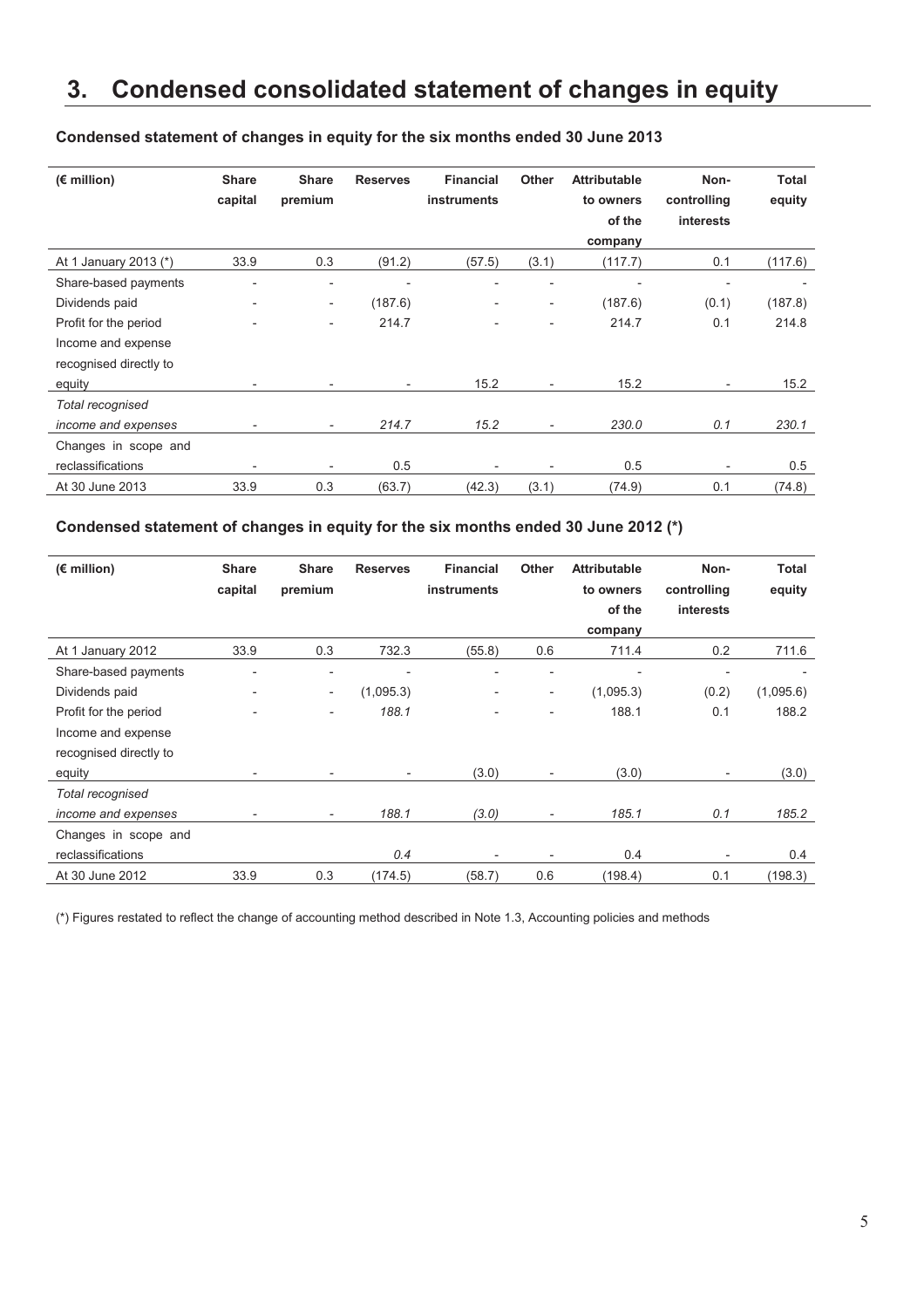# **4. Condensed consolidated statement of cash flows**

| Six months ended 30 June                                        | 2013  | 2012    |
|-----------------------------------------------------------------|-------|---------|
| $(\epsilon$ million)                                            |       |         |
| Cash and cash equivalents at 1 January                          | 702   | 1,214   |
| Profit for the year                                             | 215   | 188     |
| Net impact of associates                                        | 2     | 3       |
| Depreciation and amortisation expenses and provisions           | 192   | 190     |
| Other adjustments                                               | (8)   | 9       |
| Gains on disposals                                              |       |         |
| Cash generated by operations                                    | 401   | 390     |
| Net interest expense                                            | 165   | 184     |
| Interest paid                                                   | (303) | (245)   |
| Income tax expense                                              | 125   | 113     |
| Taxes paid                                                      | (126) | (113)   |
| Movement in working capital related to ordinary activities      | (5)   | 39      |
| Net cash from operating activities (I)                          | 258   | 368     |
| Purchases of non-current assets                                 | (112) | (103)   |
| Purchases of non-current financial assets                       |       |         |
| Total purchases of non-current assets                           | (112) | (103)   |
| Proceeds from disposals of non-current assets                   |       |         |
| Net cash used in investing activities (II)                      | (112) | (102)   |
| Dividends paid to the shareholders                              | (188) | (1,096) |
| Repayment of borrowings                                         | (345) | (38)    |
| New borrowings                                                  | 355   | 512     |
| Net cash used in financing activities (III)                     | (178) | (621)   |
| Net increase (decrease) in cash and cash equivalents (I+II+III) | (31)  | (355)   |
|                                                                 |       |         |
| Cash and cash equivalents at 30 June                            | 671   | 859     |

Dividends paid in the first half amounted to €187.8 million in total, i.e. €1.66 per share.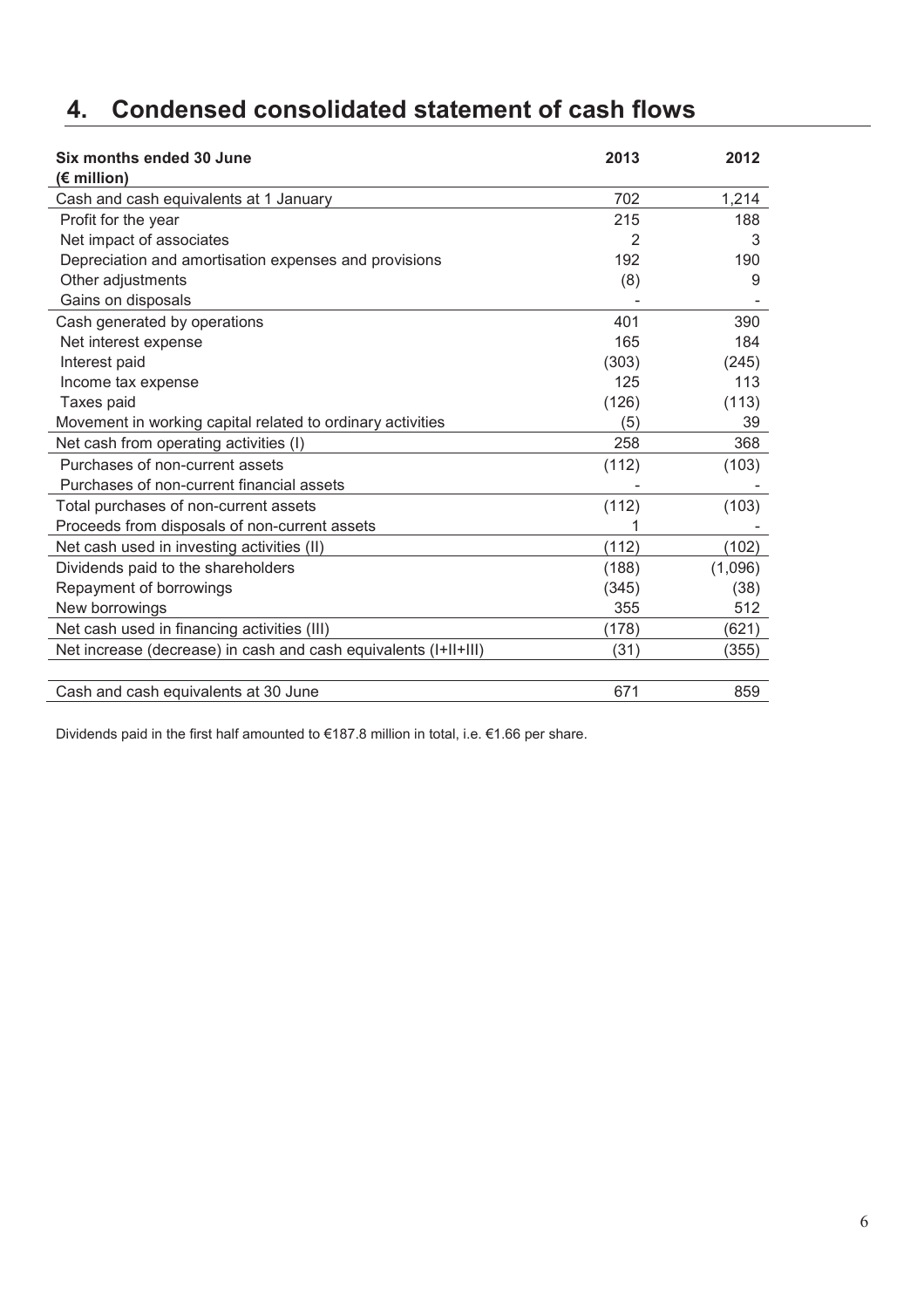## **NOTES TO THE CONDENSED CONSOLIDATED FINANCIAL STATEMENTS FOR THE SIX MONTHS ENDED 30 JUNE 2013**

# **I - Accounting policies**

### **Note 1.1 - Reporting entity**

Autoroutes Paris-Rhin-Rhône (the "Company") is domiciled in France. The interim consolidated financial statements for the six months ended 30 June 2013 comprise the financial statements of the Company and its subsidiaries (referred to collectively as the "Group"). The consolidated financial statements of the Group for the year ended 31 December 2012 are available upon request from the Company's registered office at 36 Rue du Docteur Schmitt, 21850 Saint-Apollinaire, France or from its website at www.aprr.com.

### **Note 1.2 - Statement of compliance**

The condensed interim consolidated financial statements were prepared in accordance with IAS 34, "Interim Financial Reporting". They do not contain all the information required for complete annual financial statements and must be read in conjunction with the Group's financial statements for the year ended 31 December 2012. The condensed consolidated financial statements were drawn up under the responsibility of the Board of Directors on 27 August 2013.

### **Note 1.3 - Accounting policies and methods applied in the condensed interim financial statements and applicable standards**

The financial statements were prepared applying the same accounting policies and methods as for the consolidated financial statements for the year ended 31 December 2012, except for the standards, amendments and interpretations adopted by the European Union and effective for annual periods beginning on or after 1 January 2013:

- Amendment to IAS 1 on presenting other items of comprehensive income;

- IAS 19 (revised), "Employee Benefits" (the impacts of the retrospective application of this standard are detailed in Note 2.3);

- IFRS 13, "Fair Value Measurement".

The Group is currently assessing the potential impact on its financial statements of the standards and interpretations issued up to 30 June 2013 for which application is compulsory only from 1 January 2014 at the earliest.

### **Note 1.4 – Consolidation scope**

APRR Group consists of the parent company Société des Autoroutes Paris-Rhin-Rhône (APRR), Société des Autoroutes Rhône-Alpes (AREA), its 99.84%-owned subsidiary which is consolidated under the full method, and Adelac, a 49.90%-owned subsidiary of AREA that is consolidated under the equity method. It also includes Axxès, which is 28.09% owned by APRR (including 5.30% by AREA) and consolidated under the equity method.

### **Note 1.5 – Methods used in the preparation of the interim financial statements and the effect of seasonal fluctuations**

The features specific to the preparation of the half-year financial statements are as follows:

Revenue corresponds to revenue generated during the first half and expenses are those that have actually been incurred. Statistically, first-half revenue is slightly lower than that in the second half. In both 2012 and 2011, revenue generated from the operation of the infrastructures represented 48.2% of full-year revenue.

Depreciation, asset impairment and provisions have been determined in accordance with detailed calculations carried out at the balance sheet date, applying the same methods as at the year-end.

The tax charge on ordinary activities for the half year is calculated on the basis of the average effective rate estimated for the year as a whole.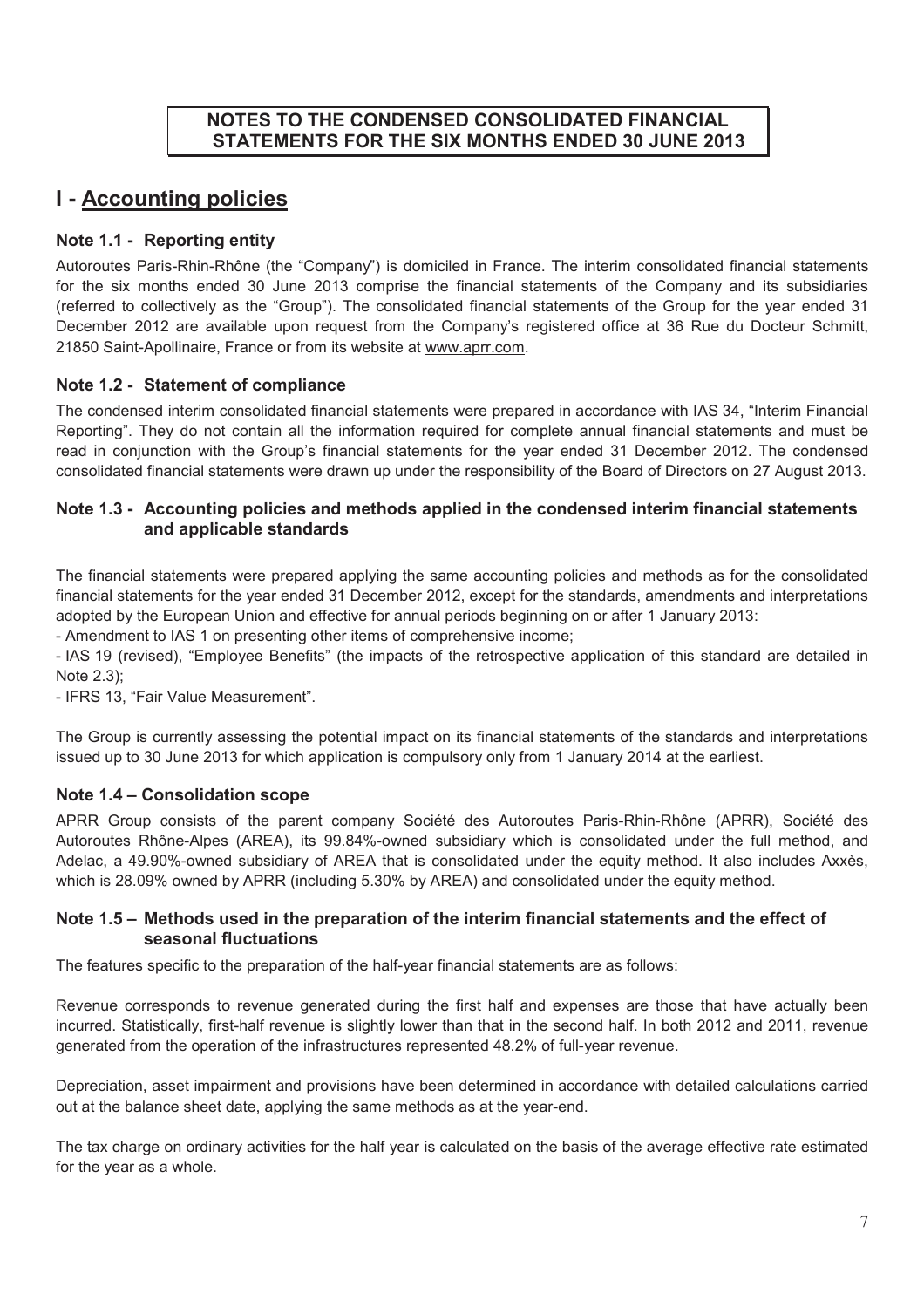In the case of retirement benefits and profit sharing, the amount recognised for the first half of 2013 is 50% of the estimated charge for 2013 as a whole.

# **II - Notes to the financial statements**

### **Note 2.1 – Net non-current assets**

Non-current assets decreased by €59 million in the first half of 2013. This breaks down as follows:

- − acquisitions net of disposals amounting to €125 million (compared with €73 million in the first half of 2012); and
- depreciation and amortisation charges net of amounts reversed amounting to €184 million (compared with €174 million in the first half of 2012).

In the first half of 2013, the increase in non-current assets was due to additional capital expenditure on motorways in service, of which construction of the A719 Gannat-Vichy motorway (€10 million) and the A6-A46 link road (€8 million), the widening of the A36 (€14 million), the A71 (€9 million) and the A43 (€10 million), and the restructuring of the exchange between the A43 and the A432 (€6 million).

In the first half of 2012, the increase in non-current assets was due notably to the widening of the A36 motorway (€17 million), which was the only major project in the first half.

Furthermore, from 2013 to 2017, the Group is committed to undertaking work to build and widen motorways and to create new exchanges that are expected to cost €442 million in total.

| At 30 June 2013                          | Carrying   | <b>Capital and</b> | Less   | 1 to 2  | $2$ to $3$ | $3$ to $4$ | 4 to 5  | After 5 |
|------------------------------------------|------------|--------------------|--------|---------|------------|------------|---------|---------|
| $(E$ million)                            | value      | interest           | than 1 | vears   | vears      | vears      | vears   | years   |
|                                          |            | movements          | year   |         |            |            |         |         |
| Financial assets: cash and cash          |            |                    |        |         |            |            |         |         |
| equivalents                              |            |                    |        |         |            |            |         |         |
| Marketable securities                    | 385.6      |                    |        |         |            |            |         |         |
| Cash at bank and in hand                 | 285.4      |                    |        |         |            |            |         |         |
| <b>Financial assets</b>                  | 671.1      |                    |        |         |            |            |         |         |
| Financial liabilities: current and       |            |                    |        |         |            |            |         |         |
| non-current                              |            |                    |        |         |            |            |         |         |
| Long-term borrowings                     | 6,711.7    | 6,722.8            |        | 1,605.4 | 1,435.9    | 1,670.5    | 1,214.0 | 797.1   |
| Derivative instruments - liabilities     | 102.7      |                    |        |         |            |            |         |         |
| Interest payable in respect of non-      |            |                    |        |         |            |            |         |         |
| current financial liabilities            |            | 1,333.1            | 327.3  | 303.3   | 243.5      | 194.3      | 177.9   | 86.8    |
| <b>Non-current financial liabilities</b> | 6,814.5    | 8,056.0            | 327.3  | 1,908.7 | 1,679.4    | 1,864.8    | 1,391.9 | 883.9   |
| Long-term borrowings due within 1        |            |                    |        |         |            |            |         |         |
| year                                     | 368.8      | 367.2              | 367.2  |         |            |            |         |         |
| Interest payable in respect of long-     |            |                    |        |         |            |            |         |         |
| term borrowings due within 1 year        |            | 16.1               | 16.1   |         |            |            |         |         |
| Non-current borrowings due within        |            |                    |        |         |            |            |         |         |
| 1 year                                   | 368.8      | 383.3              | 383.3  |         |            |            |         |         |
| <b>Current borrowings and other</b>      |            |                    |        |         |            |            |         |         |
| debts                                    | 254.9      | 120.0              | 120.0  |         |            |            |         |         |
| <b>Total financial liabilities</b>       | 7,438.2    | 8,559.3            | 830.6  | 1,908.7 | 1,679.4    | 1,864.8    | 1,391.9 | 883.9   |
| Net cash (debt)                          | (6, 767.1) |                    |        |         |            |            |         |         |

### **Note 2.2 – Information about financial assets and liabilities**

Capital and interest movements exclude loan issuance costs, issuance premiums and other items not involving the movement of funds.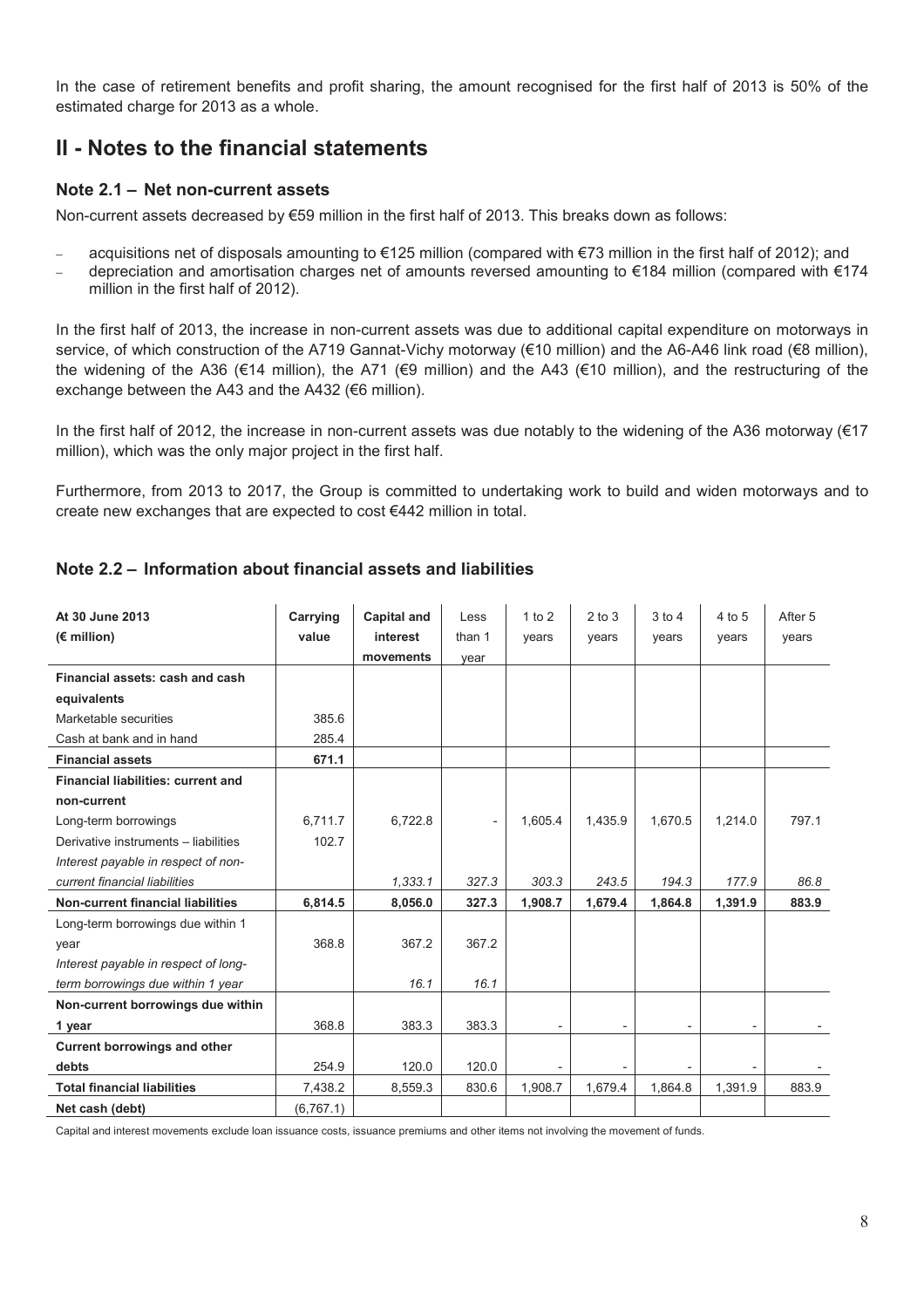| At 31 December 2012                       | Carrying  | <b>Capital and</b> | <b>Less</b>         | 1 to $2$ | $2$ to $3$ | $3$ to $4$ | 4 to 5  | After 5 |
|-------------------------------------------|-----------|--------------------|---------------------|----------|------------|------------|---------|---------|
| $(E$ million)                             | value     | interest           | than 1              | vears    | vears      | vears      | years   | years   |
|                                           |           | movements          | year                |          |            |            |         |         |
| Financial assets: cash and cash           |           |                    |                     |          |            |            |         |         |
| equivalents                               |           |                    |                     |          |            |            |         |         |
| Marketable securities                     | 512.2     |                    |                     |          |            |            |         |         |
| Cash at bank and in hand                  | 190.1     |                    |                     |          |            |            |         |         |
| <b>Financial assets</b>                   | 702.3     |                    |                     |          |            |            |         |         |
| <b>Financial liabilities: current and</b> |           |                    |                     |          |            |            |         |         |
| non-current                               |           |                    |                     |          |            |            |         |         |
| Long-term borrowings                      | 6,772.9   | 6,782.1            | $\bar{\phantom{a}}$ | 1,116.4  | 1,334.8    | 933.0      | 1,391.2 | 2,006.7 |
| Derivative instruments - liabilities      | 131.4     |                    |                     |          |            |            |         |         |
| Interest payable in respect of non-       |           |                    |                     |          |            |            |         |         |
| current financial liabilities             |           | 1,638.9            | 342.1               | 332.5    | 307.3      | 231.0      | 163.2   | 262.9   |
| <b>Non-current financial liabilities</b>  | 6,904.2   | 8,421.1            | 342.1               | 1,448.9  | 1,642.1    | 1,164.0    | 1,554.4 | 2,269.5 |
| Long-term borrowings due within 1         |           |                    |                     |          |            |            |         |         |
| year                                      | 352.1     | 350.2              | 350.2               |          |            |            |         |         |
| Interest payable in respect of long-      |           |                    |                     |          |            |            |         |         |
| term borrowings due within 1 year         |           | 20.3               | 20.3                |          |            |            |         |         |
| Non-current borrowings due within         |           |                    |                     |          |            |            |         |         |
| 1 year                                    | 352.1     | 370.4              | 370.4               |          |            |            |         |         |
| <b>Current borrowings and other</b>       |           |                    |                     |          |            |            |         |         |
| debts                                     | 337.0     | 65.0               | 65.0                |          |            |            |         |         |
| <b>Total financial liabilities</b>        | 7,593.4   | 8,856.5            | 777.5               | 1,448.9  | 1,642.1    | 1,164.0    | 1,554.4 | 2,269.5 |
| Net cash (debt)                           | (6,891.1) |                    |                     |          |            |            |         |         |

Capital and interest movements exclude loan issuance costs, issuance premiums and other items not involving the movement of funds.

Capital and interest movements in the table above concern the debt as reported on the balance sheet at 30 June 2013 and 31 December 2012. They do not reflect any early repayments or new loans that may occur in the future.

Interest movements include movements relating to derivative instruments reported as assets and liabilities (i.e. interest rate swap). They were not discounted to their present value.

Interest movements for variable rate loans are based on interest rates as at 30 June 2013 and 31 December 2012. Movements for loans with fixed rates on an indexed nominal include projected inflation of 2.25% for the tables at 30 June 2013 and 31 December 2012.

Movements in respect of current borrowings and other debts concern mainly accrued interest payable, which is included in the above interest movement. At 30 June 2013, the €120 million corresponds to outstanding commercial paper issued.

In 2012 and in the first half of 2013, no amounts were drawn down against the €719.5 million syndicated loan granted to APRR Group, nor were there any repayments in respect thereof.

The CNA loans repaid during the first half of 2013 totalled €345 million compared with €23 million in the first half of 2012.

One bond issue was arranged in April 2013 in connection with the €6 billion Euro Medium Term Note (EMTN) programme put into place by the Group in October 2007. Variable rate bonds amounting to €300 million were issued, which mature in January 2016.

Under these conditions, the amount remaining available under this programme came to €2.25 billion at 30 June 2013 taking into account notes issued since the programme's inception.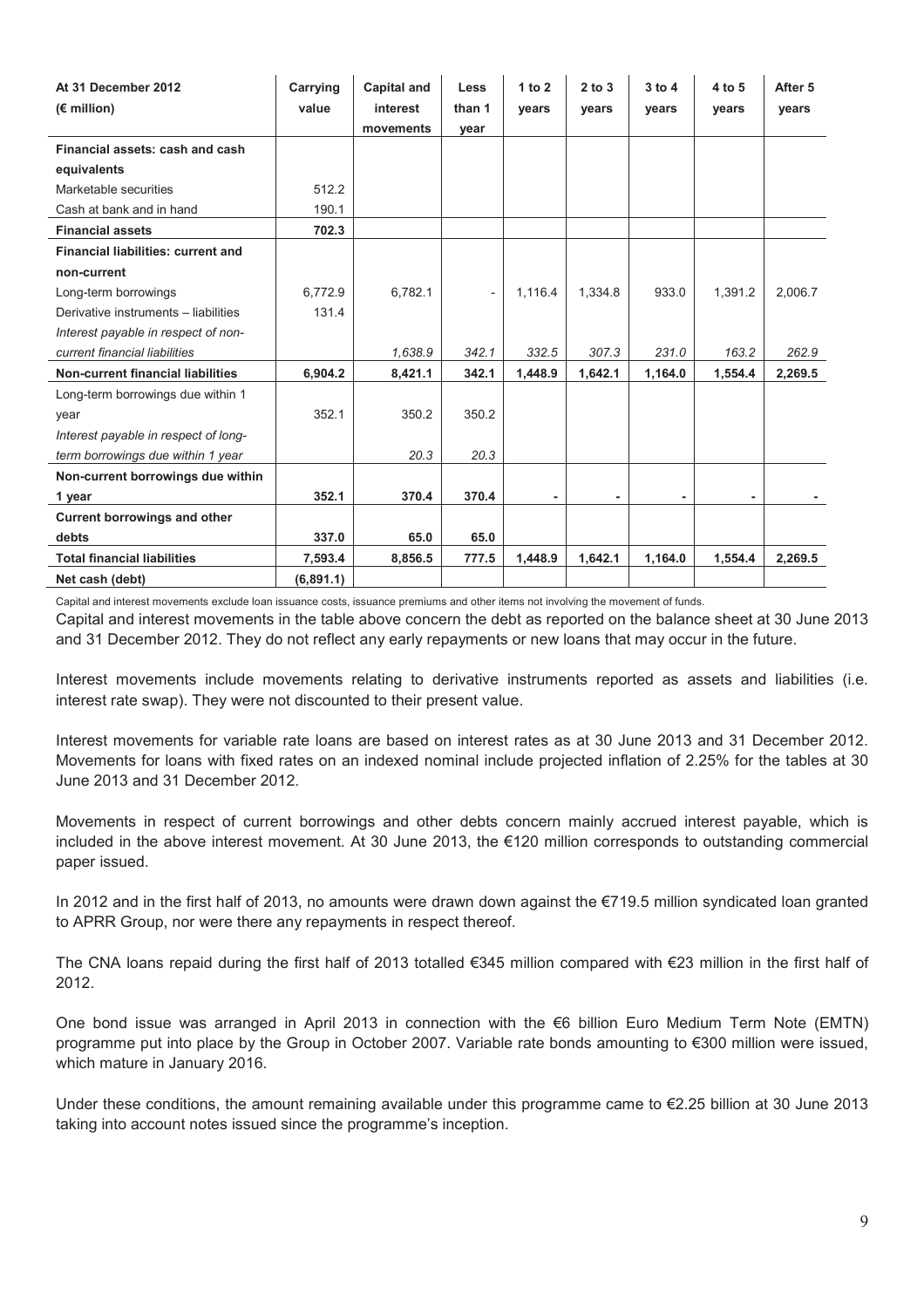|                                       | 30 June 2013 |                   |                 | <b>31 December 2012</b> |
|---------------------------------------|--------------|-------------------|-----------------|-------------------------|
| $(E$ million)                         | Carrying     | <b>Fair value</b> | <b>Carrying</b> | <b>Fair value</b>       |
|                                       | value        |                   | value           |                         |
| <b>Financial assets</b>               |              |                   |                 |                         |
| Cash and cash equivalents             | 671.1        | 671.1             | 702.3           | 702.3                   |
| Loans                                 | 4.3          | 4.3               | 4.4             | 4.4                     |
| Interest rate swaps                   | 8.8          | 8.8               | 12.5            | 12.5                    |
| Other financial assets                | 69.0         | 69.0              | 67.0            | 67.0                    |
| Trade and other receivables           | 104.4        | 104.4             | 112.9           | 112.9                   |
| Other current assets                  | 159.3        | 159.3             | 168.4           | 168.4                   |
| Other non-current assets              |              |                   |                 |                         |
| <b>Financial liabilities</b>          |              |                   |                 |                         |
| Variable rate loans                   | 642.0        | 688.1             | 336.7           | 398.5                   |
| Fixed rate loans with indexed nominal | 843.1        | 991.4             | 840.1           | 1,042.7                 |
| Fixed rate loans                      | 5,571.1      | 6,188.1           | 5,923.4         | 6,726.1                 |
| Interest rate swaps                   | 102.7        | 102.7             | 131.4           | 131.4                   |
| Other financial liabilities           | 279.2        | 279.2             | 361.8           | 361.8                   |
| Trade and other payables              | 111.3        | 111.3             | 104.5           | 104.5                   |
| Other non-current liabilities         | 54.1         | 54.1              | 54.3            | 54.3                    |
| <b>Other liabilities</b>              | 205.2        | 205.2             | 212.8           | 212.8                   |

The fair value of derivative instruments corresponds to the mark-to-market value communicated by the various counterparties.

At 30 June 2013, the portfolio of derivative instruments held by the Autoroutes Paris-Rhin-Rhône Group consisted of:

- One swap, entered into in 2004, under the terms of which the company receives a fixed rate on a  $\epsilon$ 300 million nominal and pays a fixed rate on this nominal indexed to inflation as well as inflation capitalised at maturity.
- A remaining group of five derivative contracts, including one swap receiving a fixed rate and paying a variable rate, which was designated as a fair value hedge (with a nominal value of €75 million, maturing in 2018), and three options entered into partly to mitigate exposure to higher interest rates and one swap paying a fixed rate and receiving a variable rate (arising from the exercise of a swaption having matured in April 2010), which are treated as autonomous instruments for accounting purposes. These were entered into in the second half of 2005 as part of a variable rate programme scaled back to €300 million at 30 June 2010, matched to the following loans:
	- €208.4 million against the 4.50% CNA loan maturing on 28 March 2018; and
	- €91.6 million until April 2020, part-matching the 4.50% CNA loan that matured on 25 April 2010.
- Five interest rate swaps for a total nominal amount of €500 million entered into in March 2008, that are backed to a loan for the same amount arranged in August 2007 and for which interest periods are identical, under which the Company pays a fixed rate and receives a variable rate until the loan matures in August 2014. Hedge accounting is applied to these swaps.
- One swap entered into in the first half of 2009 for a nominal amount of €250 million, under the terms of which the Company pays a fixed rate and receives a variable rate, for which the maturity date (July 2014) and the interest periods match those of a loan for the same nominal amount arranged in July 2008.

The Group's currency, interest rate and liquidity risk exposures are substantially the same as detailed in the 2012 annual consolidated financial statements.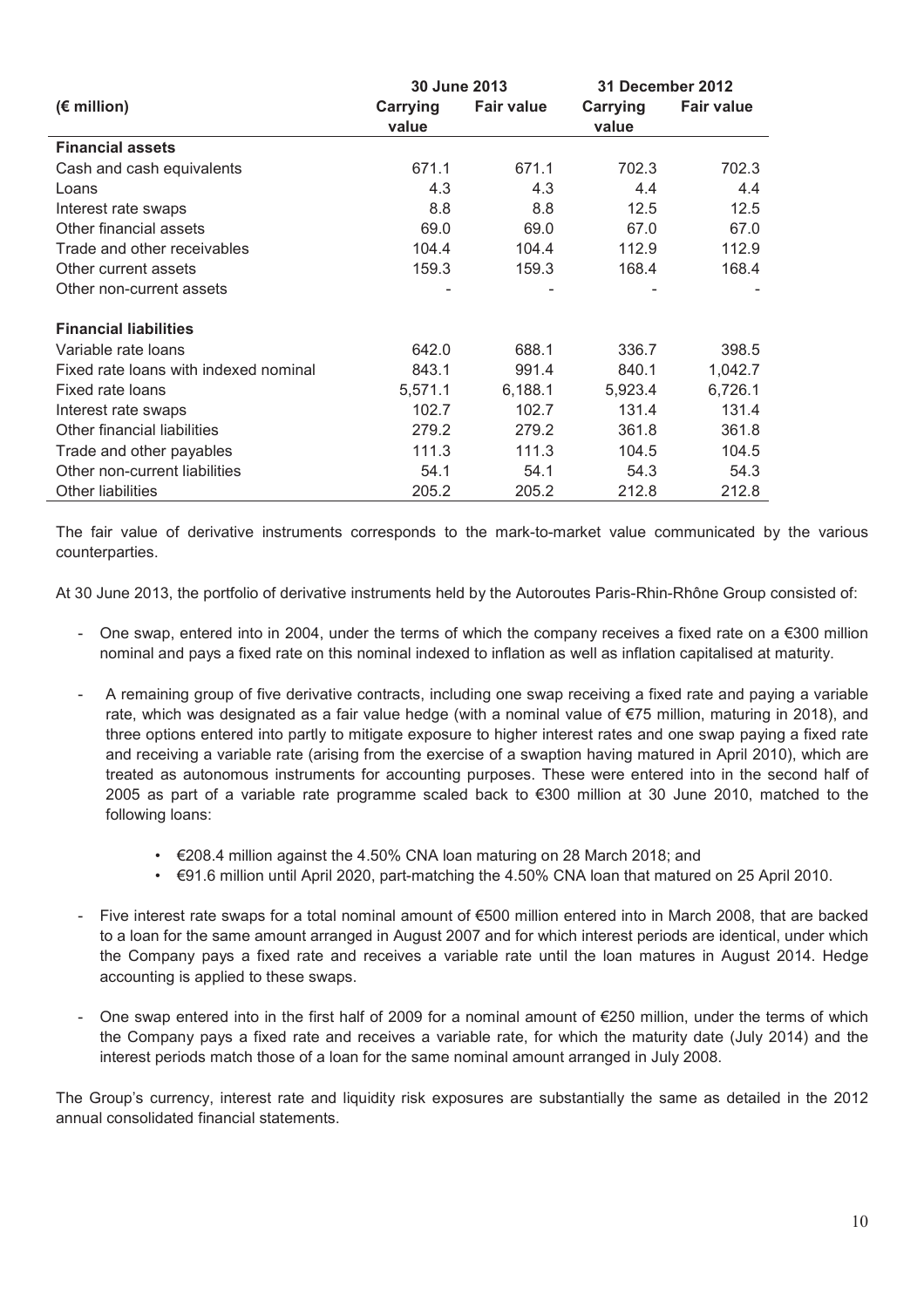#### **Note 2.3 – Change of accounting method - summary of impacts following the application of IAS 19 (revised)**   $\overline{1}$

|                                                           | 31 December 2012 |                          |                 |                 | 1 January 2012           |                 |
|-----------------------------------------------------------|------------------|--------------------------|-----------------|-----------------|--------------------------|-----------------|
| $(\epsilon$ million)                                      | <b>Reported</b>  | Impact                   | <b>Restated</b> | <b>Reported</b> | Impact                   | <b>Restated</b> |
| <b>Capital and reserves</b>                               |                  |                          |                 |                 |                          |                 |
| Share capital                                             | 33.9             |                          | 33.9            | 33.9            |                          | 33.9            |
| Consolidated reserves                                     | (540.2)          | (3.1)                    | (543.4)         | 281.7           | 0.6                      | 282.3           |
| Profit for the period                                     | 391.8            |                          | 391.8           | 395.2           |                          | 395.2           |
| Share of equity attributable to the owners of the company | (114.5)          | (3.1)                    | (117.7)         | 710.8           | 0.6                      | 711.4           |
| Non-controlling interests                                 | 0.1              | $\overline{a}$           | 0.1             | 0.2             | $\overline{\phantom{a}}$ | 0.2             |
| Total equity                                              | (114.4)          | (3.2)                    | (117.6)         | 711.0           | 0.6                      | 711.6           |
| <b>Non-current liabilities</b>                            |                  |                          |                 |                 |                          |                 |
| <b>Borrowings</b>                                         | 6,904.2          |                          | 6.904.2         | 6.673.5         |                          | 6.673.5         |
| Deferred tax liabilities                                  | 61.7             | (1.7)                    | 60.0            | 86.7            | 0.3                      | 87.0            |
| Provisions                                                | 249.8            | 4.8                      | 254.6           | 245.6           | (0.9)                    | 244.8           |
| Other non-current liabilities                             | 54.3             |                          | 54.3            | 62.0            |                          | 62.0            |
| Total non-current liabilities                             | 7,270.0          | 3.2                      | 7,273.2         | 7,067.8         | (0.6)                    | 7,067.2         |
| <b>Current liabilities</b>                                |                  |                          |                 |                 |                          |                 |
| Trade and other payables                                  | 104.5            | $\overline{\phantom{a}}$ | 104.5           | 113.2           | $\overline{\phantom{0}}$ | 113.2           |
| <b>Borrowings</b>                                         | 337.0            | $\overline{\phantom{a}}$ | 337.0           | 224.9           | $\overline{\phantom{0}}$ | 224.9           |
| Non-current borrowings due within one year                | 352.1            |                          | 352.1           | 538.9           | $\overline{\phantom{0}}$ | 538.9           |
| Current tax liability                                     | 4.8              |                          | 4.8             |                 |                          |                 |
| Provisions                                                | 71.4             | $\overline{\phantom{a}}$ | 71.4            | 66.9            | $\overline{\phantom{0}}$ | 66.9            |
| Other current liabilities                                 | 212.8            | $\overline{\phantom{a}}$ | 212.8           | 204.2           | $\overline{\phantom{0}}$ | 204.2           |
| <b>Current liabilities</b>                                | 1,082.7          | $\overline{\phantom{a}}$ | 1,082.7         | 1,148.1         | $\overline{\phantom{a}}$ | 1,148.1         |
| Total equity and liabilities                              | 8,238.2          | $\overline{\phantom{a}}$ | 8,238.2         | 8,926.9         | $\overline{\phantom{a}}$ | 8,926.9         |
|                                                           |                  |                          |                 |                 |                          |                 |
| Total assets                                              | 8,238.2          |                          | 8,238.2         | 8,926.9         | $\overline{\phantom{a}}$ | 8,926.9         |

### **Note 2.4 – Provisions**

| $(E \text{ million})$                | At $1$<br>January | <b>Additional</b><br>provisions | <b>Provisions</b><br>utilised | <b>Provisions</b><br>reversed | <b>Other</b><br>$(\dot{\phantom{a}})$ | At 31<br><b>December</b> |
|--------------------------------------|-------------------|---------------------------------|-------------------------------|-------------------------------|---------------------------------------|--------------------------|
|                                      | $2012$ (*)        | in the year                     |                               |                               |                                       | 2012 $(*)$               |
| Provision for retirement indemnities | 25.2              | 2.8                             | (1.1)                         | ۰                             | 5.3                                   | 32.3                     |
| Provision for long-service medals    | 1.1               | 0.2                             | (0.2)                         | ۰                             |                                       | 1.1                      |
| Provision for maintaining            |                   |                                 |                               |                               |                                       |                          |
| infrastructures in condition         | 218.5             | 29.8                            | (38.8)                        | $\overline{\phantom{a}}$      | 11.7                                  | 221.2                    |
| Non-current provisions               | 244.8             | 32.8                            | (40.0)                        | $\overline{\phantom{a}}$      | 17.1                                  | 254.6                    |
| Provision for retirement indemnities | 0.8               | -                               | $\overline{\phantom{a}}$      | ۰                             | 0.4                                   | 1.2                      |
| Provision for long-service medals    | 0.2               | $\overline{\phantom{0}}$        |                               |                               |                                       | 0.2                      |
| Provision for maintaining            |                   |                                 |                               |                               |                                       |                          |
| infrastructures in condition         | 50.8              |                                 |                               | ۰                             | (11.7)                                | 39.0                     |
| Other provisions for liabilities and |                   |                                 |                               |                               |                                       |                          |
| charges                              | 15.0              | 20.0                            | (2.8)                         | (1.4)                         |                                       | 30.9                     |
| <b>Current provisions</b>            | 67.0              | 20.0                            | (2.8)                         | (1.4)                         | (11.4)                                | 71.4                     |

(\*) Figures restated to reflect the change of accounting method described in Note 1.3, Accounting policies and methods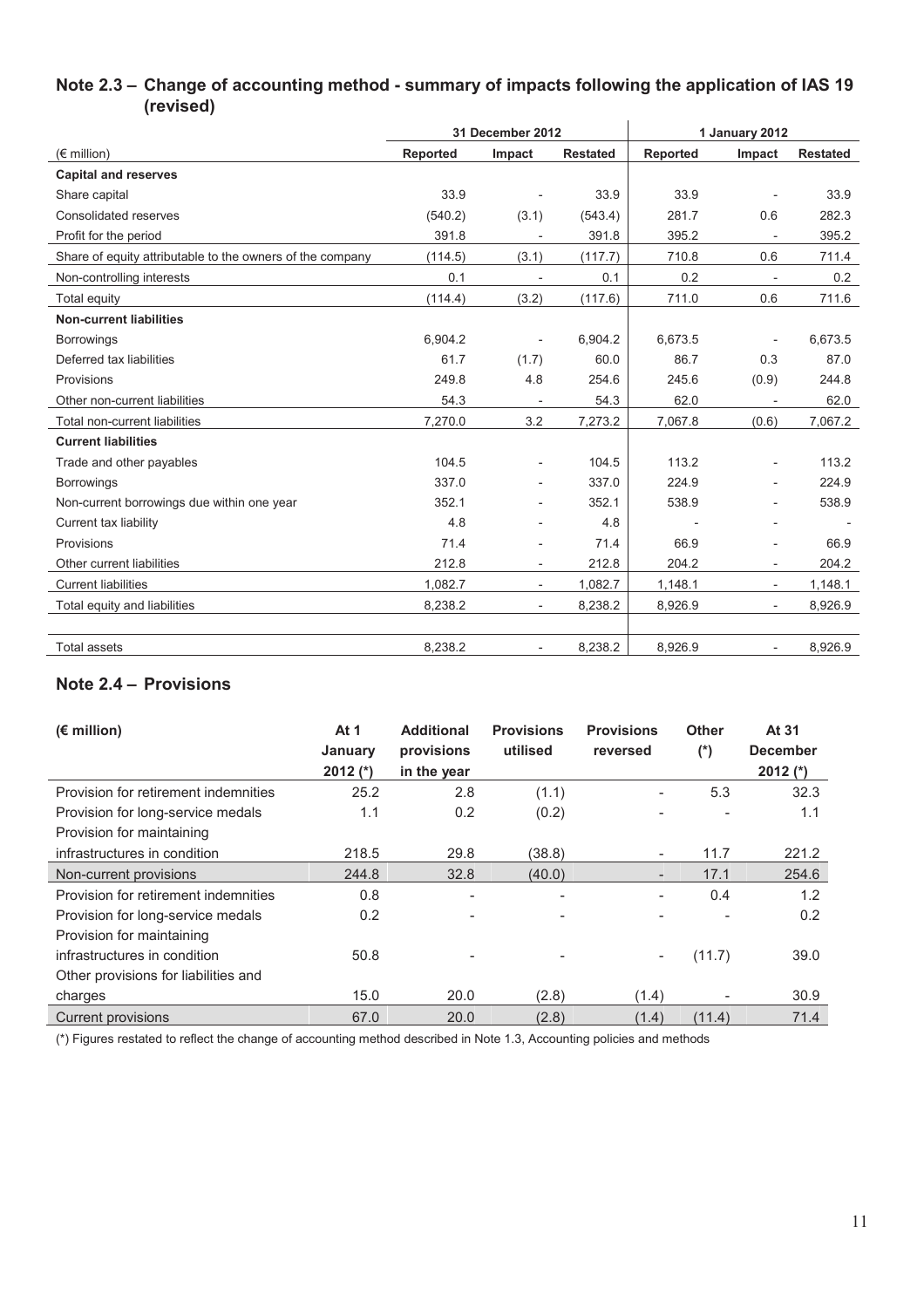| $(E \text{ million})$                | At 1<br>January<br>2013 | <b>Additional</b><br>provisions<br>in the year | <b>Provisions</b><br>utilised | <b>Provisions</b><br>reversed | <b>Other</b> | At 30<br>June<br>2013 |
|--------------------------------------|-------------------------|------------------------------------------------|-------------------------------|-------------------------------|--------------|-----------------------|
| Provision for retirement indemnities | 32.3                    | 1.6                                            | (0.8)                         |                               |              | 33.1                  |
| Provision for long-service medals    | 1.1                     | $\overline{\phantom{0}}$                       |                               |                               |              | 1.1                   |
| Provision for maintaining            |                         |                                                |                               |                               |              |                       |
| infrastructures in condition         | 221.2                   | 13.7                                           | (14.3)                        | -                             | 0.3          | 221.0                 |
| Non-current provisions               | 254.6                   | 15.2                                           | (15.1)                        |                               | 0.3          | 255.1                 |
| Provision for retirement indemnities | 1.2                     |                                                | $\overline{\phantom{0}}$      |                               |              | 1.2                   |
| Provision for long-service medals    | 0.2                     |                                                |                               |                               |              | 0.2                   |
| Provision for maintaining            |                         |                                                |                               |                               |              |                       |
| infrastructures in condition         | 39.0                    |                                                |                               |                               | (0.3)        | 38.7                  |
| Other provisions for liabilities and |                         |                                                |                               |                               |              |                       |
| charges                              | 30.9                    | 0.1                                            | (0.8)                         | (0.1)                         |              | 30.1                  |
| <b>Current provisions</b>            | 71.5                    | 0.1                                            | (0.8)                         | (0.1)                         | (0.3)        | 70.3                  |

(\*) Figures restated to reflect the change of accounting method described in Note 1.3, Accounting policies and methods

### **Note 2.5 – Off-balance sheet commitments at 30 June 2013**

Signed work contracts not executed totalled €226 million at 30 June 2013 compared with €127 million at 30 June 2012 and €151 million at 31 December 2012.

### **Note 2.6 – Related parties**

Eiffarie recharged to APRR its share of the costs and expenses of the Eiffarie employees working for APRR.

The Eiffage Group performs works-related services on behalf of the APRR Group in the context of an ordinary clientsupplier relationship after a competitive bidding process.

### **Note 2.7 – Significant events during the six-month period**

None.

### **Note 2.8 – Events after the balance sheet date**

None since 30 June 2013.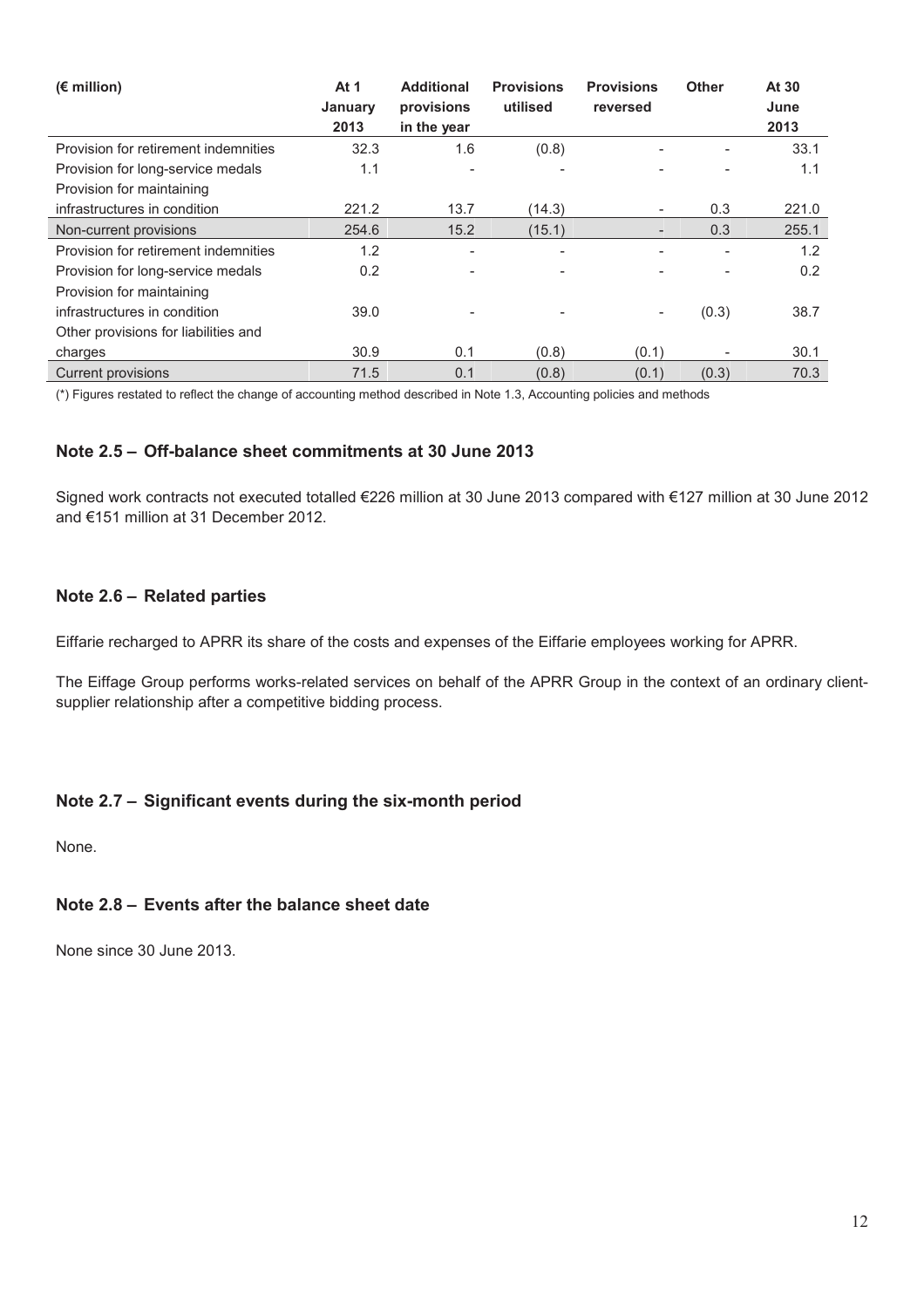### **SOCIETE DES AUTOROUTES PARIS RHIN RHONE**

### **STATUTORY AUDITORS' REVIEW REPORT ON THE CONDENSED CONSOLIDATED INTERIM FINANCIAL STATEMENTS**

**(For the period ended 30 June 2013)**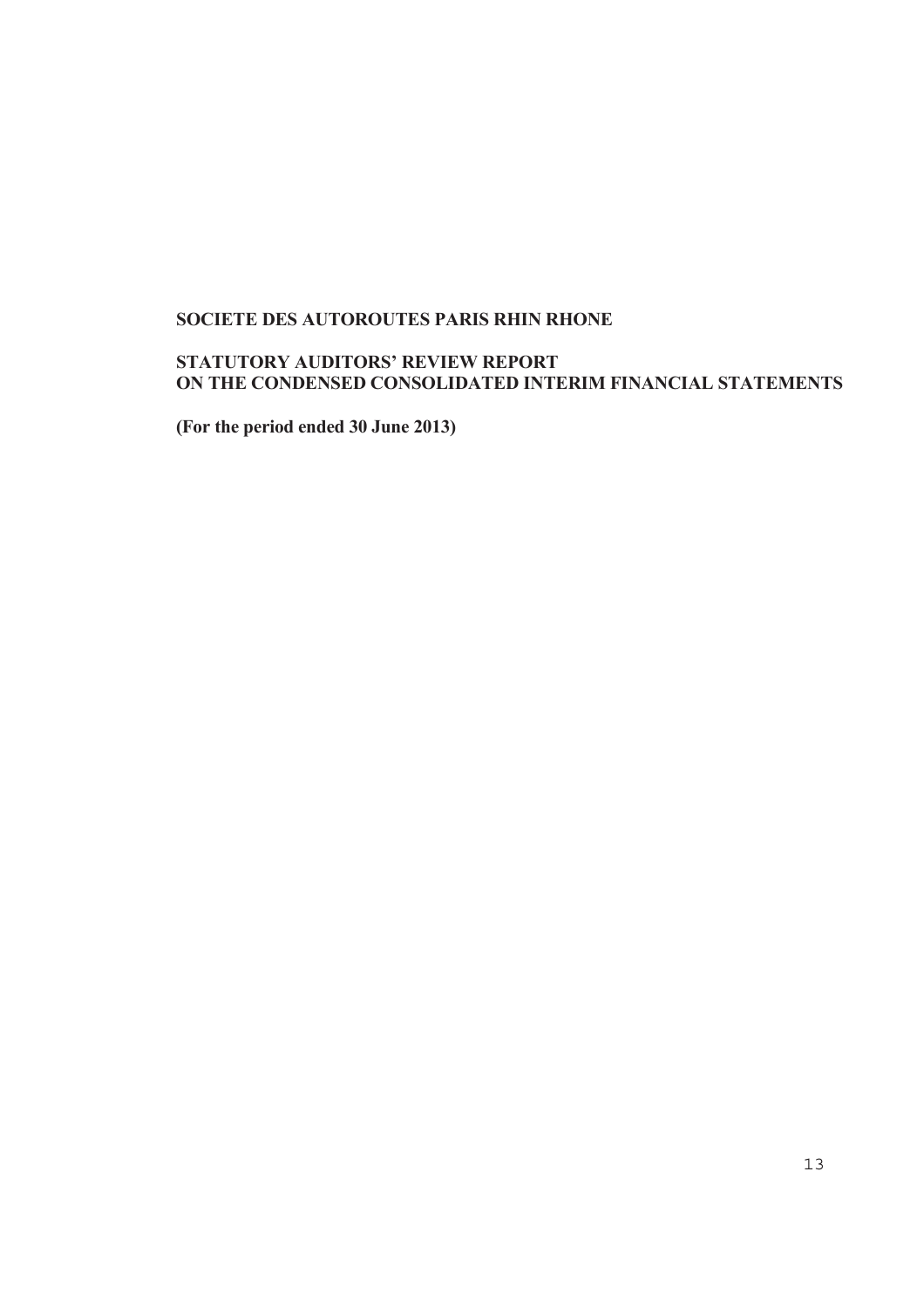**PricewaterhouseCoopers Audit**  63 rue de Villiers 92208 Neuilly-sur-Seine cedex

**KPMG Audit**  1, cours Valmy 92923 Paris – La Défense cedex

### **STATUTORY AUDITORS' REVIEW REPORT ON THE CONDENSED CONSOLIDATED INTERIM FINANCIAL STATEMENTS**

**(For the period ended 30 June 2013)**

### **SOCIETE DES AUTOROUTES PARIS RHIN RHONE**  36, rue du Docteur Schmitt 21850 SAINT-APOLLINAIRE

To the shareholders,

Following our appointment as statutory auditors by your General Meeting of Shareholders, and in accordance with article L.451-1-2 III of the French Monetary and Financial Code ("Code monétaire et financier"), we hereby report to you on:

- the review of the accompanying condensed consolidated interim financial statements of APRR S.A. for the six-month period ended 30 June 2013,
- the verification of information contained in the half-yearly management report.

These condensed half-yearly consolidated financial statements are the responsibility of the Board of Directors. Our role is to express a conclusion on these financial statements based on our review.